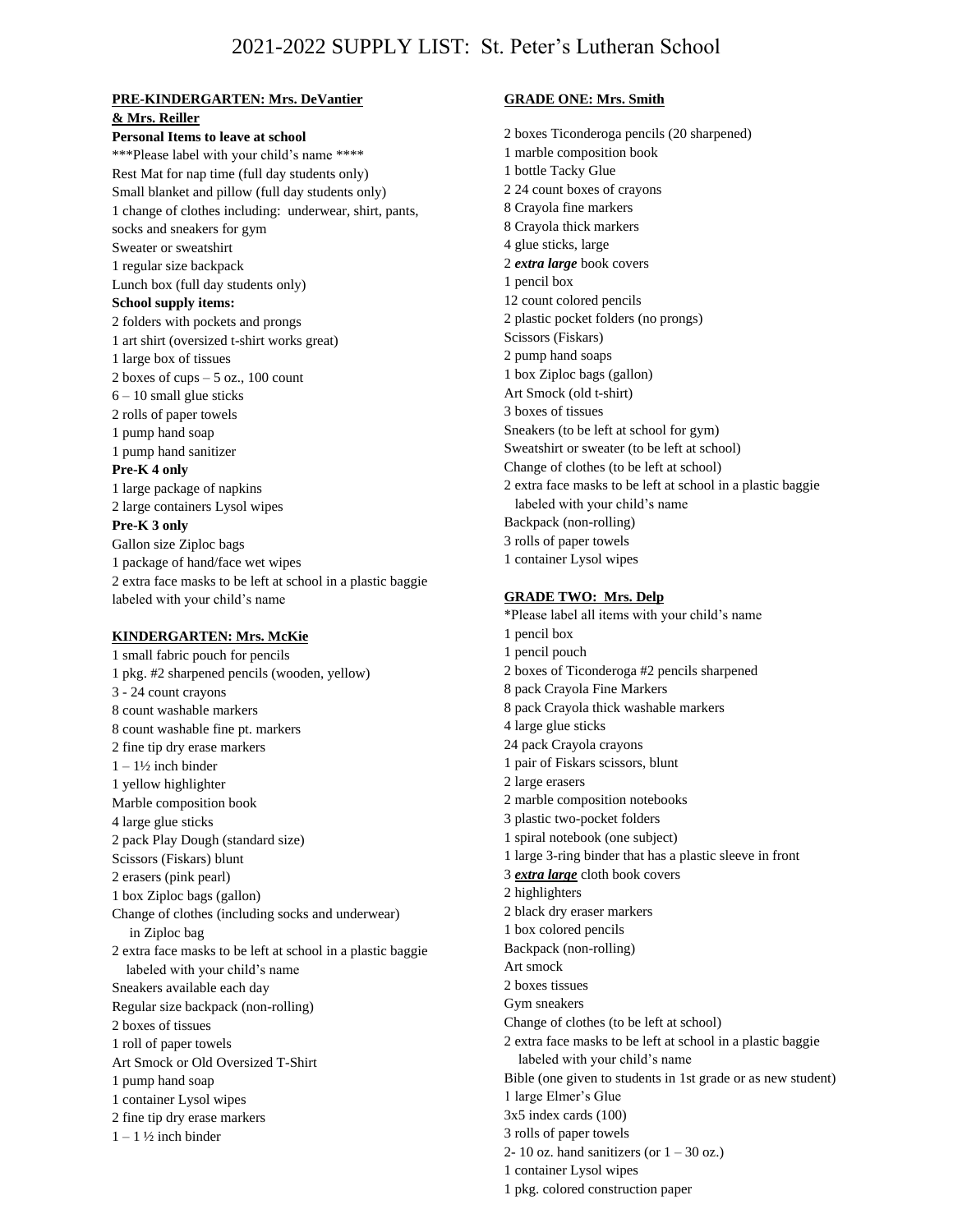#### **GRADE THREE: Miss Kreutz**

2 packages Ticonderoga #2 Pencils 24 Crayola Crayons 1 Pencil Box 5x8 1 Elmer's Glue 1 Scribble Pad 8-12 Crayola Washable Markers 2 Glue Sticks 2-4 Dry Erase Markers (diff colors) 1 pkg. Fine Crayola Washable Markers 1 Pair Scissors 1- 12" Ruler (in. and cm) 2 Pink Pearl Erasers 1 Marble Composition Notebook 3 **Extra Large** Book Covers 2 Folders with pockets (no Prongs) 1 Black Pocket Folder 1 – 1 inch Flexible Binder 1 package fluorescent index cards 1 box colored pencils 2 boxes tissues Gym sneakers (to be left at school) Art Smock (old men's shirt) 2 extra face masks to be left at school in a plastic baggie labeled with your child's name Bible (one given to students by school in 1st grade or as a new student) 3 rolls of paper towels 2 pump liquid hand soaps 1 container Lysol wipes

### **GRADE FOUR: Miss Garcia**

2 packages Ticonderoga #2 Pencils 24 Crayola Crayons 1 Highlighter 2 Pens 1 Pencil Box 5x8 1 Elmer's Glue 1 Scribble Pad 8-12 Crayola Washable Markers 2 Glue Sticks 2-4 Dry Erase Markers (diff colors) 2 pkgs. Fine Crayola Washable Markers 1 Pair Scissors 2 Pink Pearl Erasers 1 package fluorescent index card 1 Marble Composition Notebook 2 Extra Large Book Covers 1 pkg. wide-lined loose leaf paper USB Flash drive (Returning students are still in classroom) 1 box colored pencils 2 boxes tissues 3 rolls of paper towels 2 liquid pump hand soaps 1 container Lysol wipes Gym sneakers (to be left at school) Art Smock (old men's shirt) Gym clothes (gym bag, t-shirt, shorts, socks, sneakers, and deodorant) 2 extra face masks to be left at school in a plastic baggie

 labeled with your child's name Bible (one given to students by school in 1st grade or as a new student) 1 - 2 inch black binder 1 – 2 inch white binder with dividers for ELA **Folders:** 1 blue (with prongs) 1 green 1 yellow 1 black 1 orange **GRADE FIVE:**  Continuous Supply of Ticonderoga #2 Pencils 3 jumbo book covers Continuous Supply of Wide lined loose leaf paper 1 box colored pencils 2 dry erase markers 1 scissors 1 fabric pencil pouch 1 highlighter 4 glue sticks Pink pearl eraser 1 pack of Crayola Fine Markers (8 or more) 1 bottle Elmer's Glue All (not school glue) 2 packages 3 x 5 index cards Please note: Classroom set of calculators may not be available until further notice. Gym clothes (gym bag, t-shirt, shorts, socks, sneakers, and deodorant) 2 extra face masks to be left at school in a plastic baggie labeled with your child's name Art Shirt Bible (one given to students by school in 1st grade or as a new student) 3 rolls of paper towels 1 container Lysol wipes 1 box Ziploc Bags – Boys: Sandwich Size and Girls: Gallon Size 2 boxes of tissues 2 pump hand soaps Math: 1- 1 inch 3 Ring Binder Spanish: 1- 1 inch **White** binder with pockets ELA: 2- **Red** folders 1- Marble composition book Social Studies 1- **1** subject notebook Music: 1- **Black** folder Science: 1- 1 subject notebook